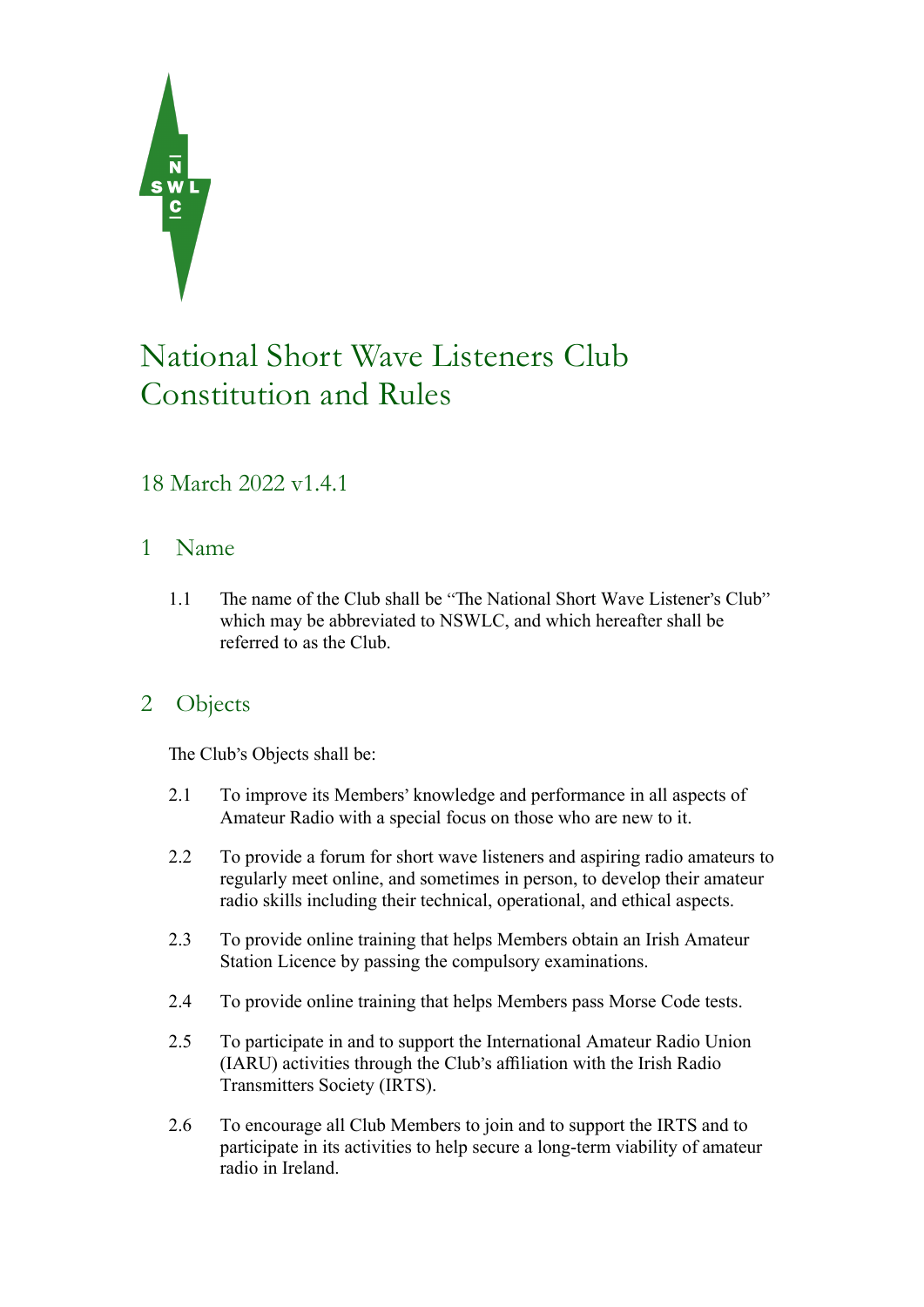- 2.7 To represent the Members' shared interests and concerns to the IRTS.
- 2.8 To inform about and to encourage the Club's Members to join a reputable, in-person radio club or society that is affiliated with the IRTS, and which is in convenient location for the Member.
- 2.9 To engage in in-person group activities, from time to time, to provide further learning opportunities.

#### 3 Executive

- 3.1 The affairs of the club shall be managed by the Officers according to section 10.
- 3.2 The Officers may delegate any of their powers to a Sub-Committee.
- 3.3 Formal meetings outlined in 12 and 13 shall not be a requirement for routine decision making except when demanded by an Officer, or in matters related to:
	- 3.3.1 the holding of a General or a Special Meeting,
	- 3.3.2 sensitive issues concerning an individual's Membership, including any Disciplinary Actions,
	- 3.3.3 any changes to the Club's Constitution including the Rules and **Policies**
- 3.4 Formal meetings shall have minutes and those minutes shall be shared with all Club Officers and shall be made available to any current Club Members upon a justified request.
- 3.5 A Quorum of Officers must be present to reach a formal decision during a formal meeting outlined in 3.3. A Quorum shall consist of the lesser of: five, or, half of the number of active Officers rounded down if that number is odd. A formal decision made by the Quorum should be made by consensus if possible. If consensus cannot be reached, a simple vote of the Quorum shall be held while observing the following rules:
	- 3.5.1 each member of the Quorum shall be entitled to one vote, and,
	- 3.5.2 if there are more than three Tutors present in the Quorum, only the votes of the three Tutors who have held their office for the longest period compared to the remaining Tutors who are present in the Quorum shall be counted, and,
	- 3.5.3 in case there is a tie, the Chairperson shall cast one additional tiebreaking vote which does not have to be the same as the first vote of the Chairperson.

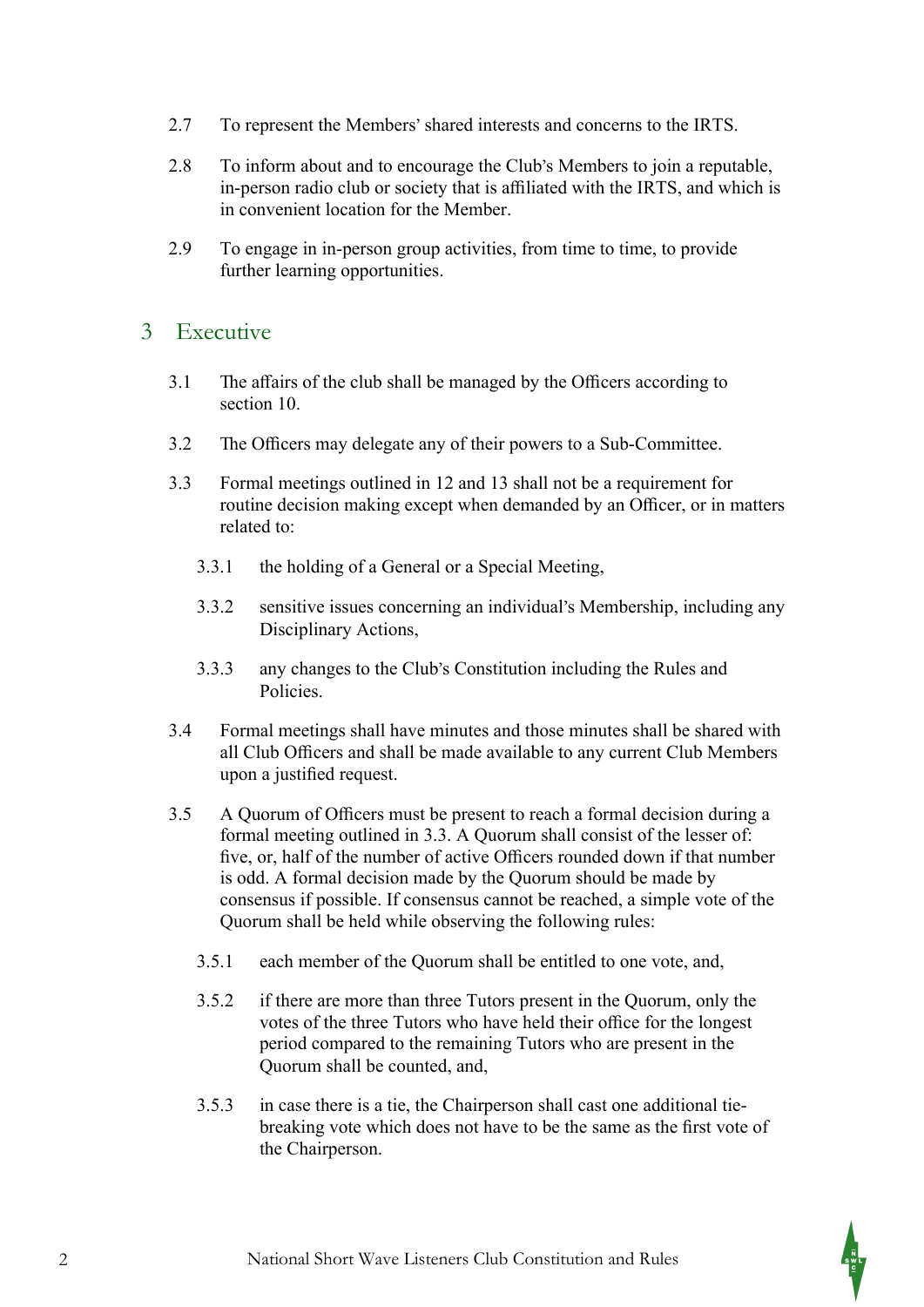#### 4 Financial Year

4.1 The Club's Financial Year shall begin on the first day of January in each year, and end on the thirty-first day of December in that year.

# 5 Non-Profit

- 5.1 The Club shall mainly be funded by grants from appropriate bodies, which shall be applied for only if required.
- 5.2 Funds shall be used to service the Club's Objects including the purchase of necessary services including, but not limited to: videoconferencing, group email, IT and web site hosting, software, insurance, etc.
- 5.3 Surplus funds, however acquired, shall be used solely to deliver the Club's Objects for the benefit of its Members.
- 5.4 To simplify the accounting, any of the Club's fixed assets and intellectual properties may be considered to have been fully depreciated in the year of their acquisition at the discretion of the Club's Officers.
- 5.5 Neither the Club's Officers, nor any other Members, nor any other individuals can be paid a salary, subvention, or any fees by the Club except for expenses outlined in 5.6.
- 5.6 Properly documented expenses accrued entirely for the benefit of the Club in accordance with 5.2 and 5.3 can be reimbursed by the Club to the Officers and to other individuals who have been explicitly requested to accrue them by the Club's Officers.
- 5.7 The Club shall avoid accumulating cash and assets as much as practical, aiming to have an overall value of its current assets as close to nil as possible without negatively affecting its operations and Objects.

# 6 Admission and Membership

- 6.1 To regularly participate in Club's meetings and activities, including attending online training provided by the Club, a person must join the Club as a Member.
- 6.2 Guests who are not Members of the Club may be allowed to occasionally participate in Club's meeting and activities at the discretion of an Officer.
- 6.3 Any person who is not a holder of an Irish Amateur Radio Station Licence and who is interested in the Objects of the Club may apply for admission to the Membership.
- 6.4 Holders of an Irish Amateur Radio Station Licence may apply for the admission to the Membership providing that they have the necessary skills

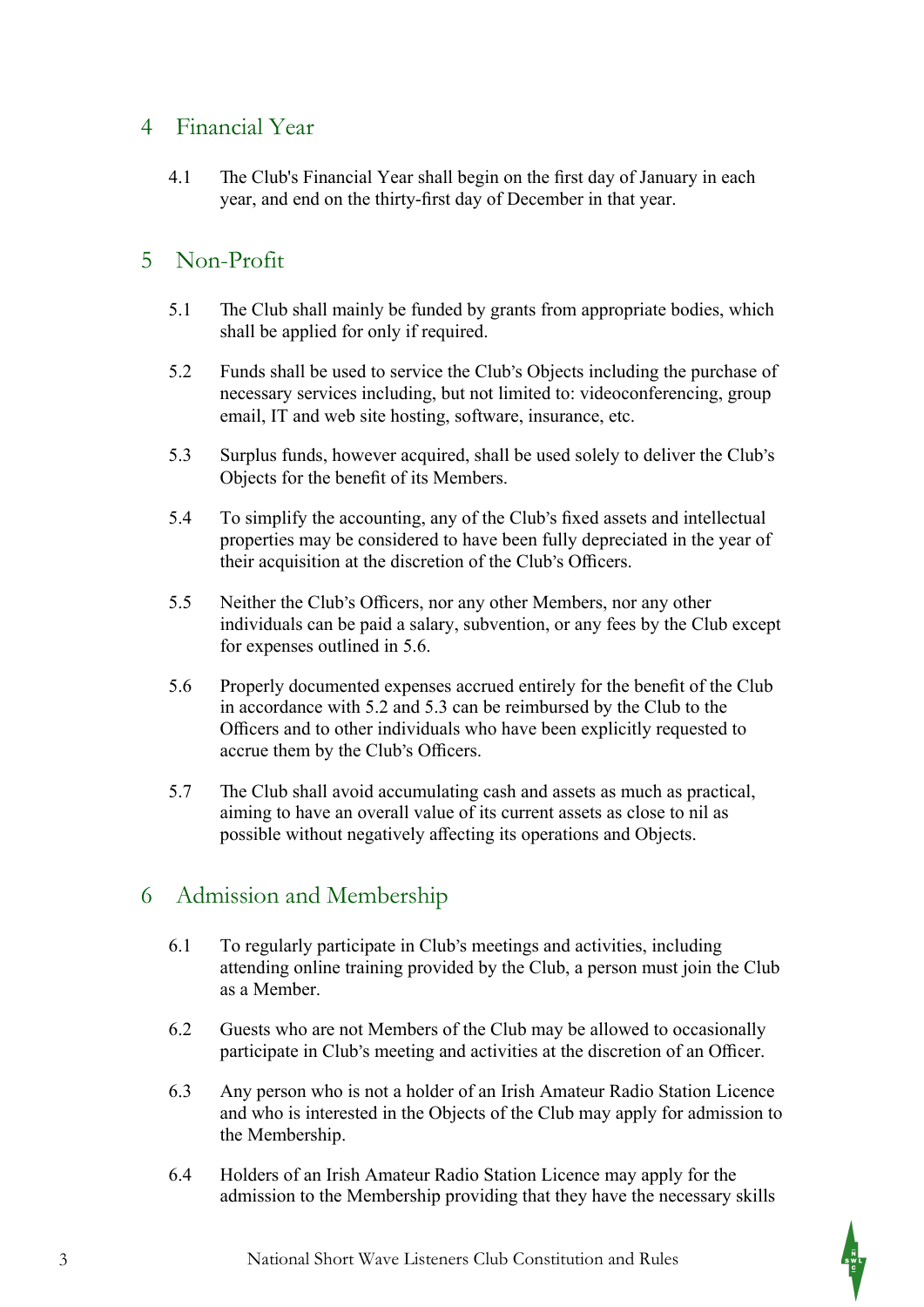and that they express a willingness to act as tutors or to provide administrative support to the Club.

- 6.5 Holders of an Irish Amateur Radio Station Licence who are Members but who are no longer active in a role of: a tutor, an administrative support, or an Officer, shall be deemed to have resigned their Membership.
- 6.6 Newly licensed Members, especially those without access to a functioning, reputable, physical club that is affiliated with the IRTS and which is located in their vicinity, may apply for the admission to the Membership and may continue to renew their Membership without having to provide tutoring or administrative support to the Club for as long as necessary to accommodate their learning needs.
- 6.7 All Members of the Club who gain an Irish Amateur Station Licence during their Membership may continue to renew their Membership without having to provide tutoring or administrative support to the Club for as long as necessary to accommodate their learning needs.
- 6.8 To apply or to renew a Membership the applicant must complete and deliver to an Officer, by email, an application form containing their undertaking to abide by the Constitution and the Rules of the Club and the current regulations as laid down by the Licensing Authority, and to agree to accept the Terms and Conditions of the Club's current online communication service providers<sup>1</sup>, and to accept and abide by any other terms and policies further mentioned on the Membership Application Form, including but not limited to the IRTS Child Protection and Anti-Bullying policies.
- 6.9 As the Club is an online organisation, all Members must provide their own, valid email address when applying for and when renewing their Membership, and to notify the Officers with any changes to that address.
- 6.10 All Minor or vulnerable Members of the Club must also provide their age, and the name, address, and the contact details, including an email address, of their parent or their legal guardian, and whose signature must also be present on the Membership Application Form.
- 6.11 Admission to the Membership shall be formally confirmed in an email sent from or on behalf of an Officer upon having received a Membership Application Form outlined in 6.8 and upon the said Officer having approved the application. Except for Memberships of an Officer, no Membership shall be construed to have commenced until this explicit confirmation has been given. The Officer shall have the right to reject any application to the Membership except those from another Officer, without

 $<sup>1</sup>$  The Club's communication service providers are subject to change from time to time and the current</sup> ones are listed on the Membership Application Form. Members are expected to have to repeatedly accept the terms and conditions, including privacy and data protection policies, of the Club's communication service providers during their membership while using or connecting to Club's services, as may be required by the communication service providers at the time of the first or a subsequent access.

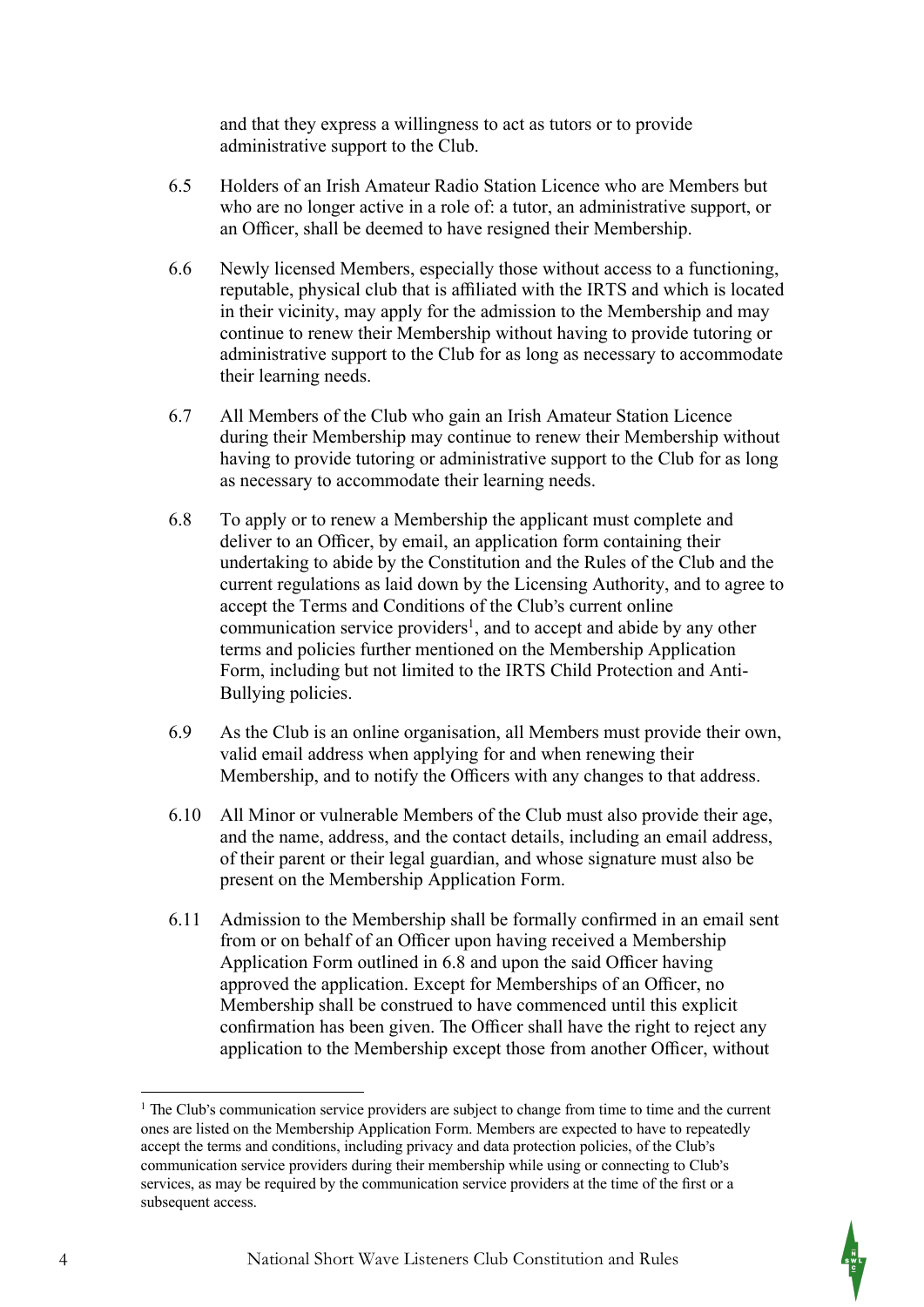assigning any reason for such a rejection. For the avoidance of doubt, the mere fact of having a Membership Application Form delivered to an Officer does not automatically confer a Membership, except in case of an Officer renewing their Membership as outlined in 6.17.

- 6.12 Membership is free for the current members of the Irish Radio Transmitters Society.
- 6.13 A fee of  $\epsilon$ 30.00 is required from persons who are not current members of the Irish Radio Transmitters Society. This fee is not refundable other than when required by the Irish Law.
- 6.14 All Memberships end on 31st December of the year of the application, except when applied for on or after the 1<sup>st</sup> of November of the year of the application, in which case the applicant can choose to apply for the Membership ending on the  $31<sup>st</sup>$  December of the year following the year of application at no additional cost.
- 6.15 Membership can be renewed by completing a new Membership Application Form and upon the payment of the Membership fee, if one is applicable, in accordance with 6.12 and 6.13.
- 6.16 To avoid an unintentional impairment of the Club's Executive, all Officers' Memberships will implicitly renew on the 1st of January unless they have been explicitly renewed as outlined in 6.15. An implicitly renewed Membership of an Officer will expire on the 30th of June, that is 6 months after it has been implicitly renewed. An implicitly renewed Membership can be properly renewed for the remainder of the year by having a Membership Application Form and any fee received by an Officer during the period of the validity of the implicitly renewed Membership.
- 6.17 To avoid the impairment of the Club's Executive, an Officer who is renewing their Membership shall not require the approval of their Membership Application Form by another Officer, and their Membership shall be deemed to have been renewed as soon as the Membership Application Form has been received by another Officer or by any valid email address belonging to the Club, including but not limited to info@swl.ie, subject to the receipt of the Membership fee, if applicable, in line with 6.12 and 6.13.

# 7 Disciplinary Actions and Process

7.1 The Club's Officers, and any Members who are in charge of an online Club meeting, shall have the right to mute the audio, or the video, or both, of an attending Member, and to eject the Member from the meeting in case they deem their behaviour to be sufficiently disruptive or in contravention of the Objects of the Club or the Club's Constitution including its Rules and Policies, and the Code of Conduct outlined in section 9. This disciplinary action will be temporary and shall last only until the end of the meeting, unless the Officers commence Disciplinary Procedures further described in

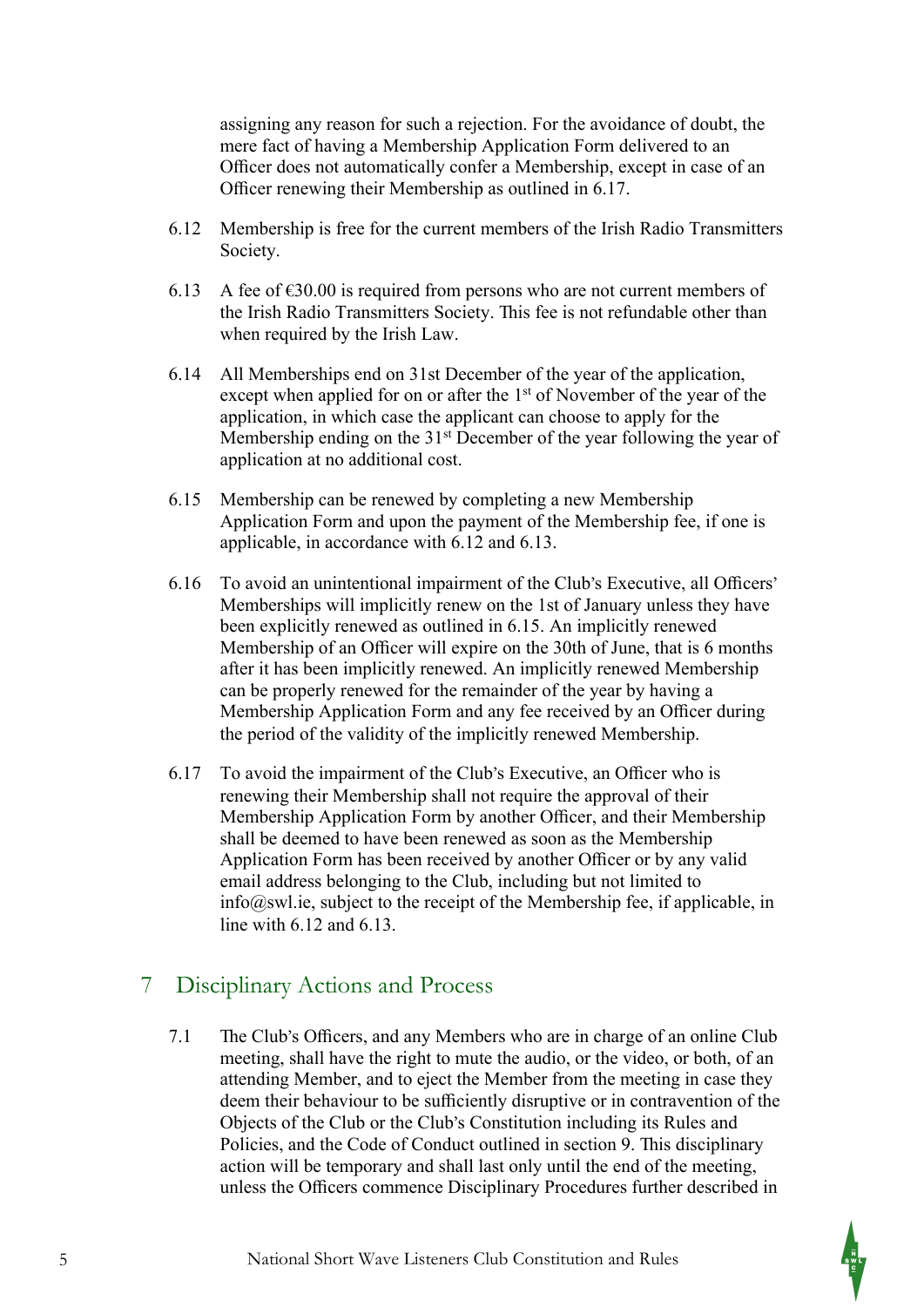this section, in which case the Member shall be suspended from participating in all Club activities, including attending Club's training courses, until the completion of the Disciplinary Procedures, or until an earlier time at the discretion of an Officer.

- 7.2 The Officers shall have the right and the power to commence Disciplinary Procedures aimed to suspend a Member from the Club's activities for an indefinite period, or to expel a Member from the Club, or to terminate their Membership, if the Member has acted in a manner inconsistent with the Objects of the Club or the Club's Constitution including its Rules and Policies, and the Code of Conduct outlined in section 9, or in cases of significantly disruptive, or repetitively disruptive behaviour. The Disciplinary Procedure is outlined in this section.
- 7.3 All disciplinary actions will be deemed confidential in the sense outlined in section 15 until the final decision has been made by the Sub-Committee tasked with the Disciplinary Process.
- 7.4 #e Disciplinary Process starts when either:
	- 7.4.1 It appears to an Officer that the Member has acted in a manner inconsistent with the Objects of the Club or the Club's Constitution including its Rules and Policies, or in cases of significantly disruptive, or repetitively disruptive behaviour, or,
	- 7.4.2 any person submits written evidence of such acts or behaviour.
- 7.5 To initiate the Disciplinary Process, Officers shall form a temporary Disciplinary Sub-Committee in accordance with section 14.
- 7.6 The Disciplinary Sub-Committee will ask the Member for an initial response and any supporting documentation and any other information as appropriate to the allegation. The purpose of this request is to ascertain if there is a case to answer. If there is considered to be no case to answer, the Member will be notified within 21 days of the receipt of their response.
- 7.7 If after considering the response outlined in 7.6 it is decided that there is a case to answer the Member will be notified by the Disciplinary Sub-Committee within 21 days of the receipt of the initial response. The notification will contain:
	- 7.7.1 sufficient information about the alleged misconduct and its possible consequences to enable the Member to prepare to answer the case at a Disciplinary Meeting;
	- 7.7.2 the date, time, and the online means for the holding of the Disciplinary Meeting, and information about the Member's right to be reasonably accompanied at the meeting; the meeting will be held as soon as possible and no later than 21 days after the date of the notification outlined in 7.7 to allow the Member a to prepare their case.

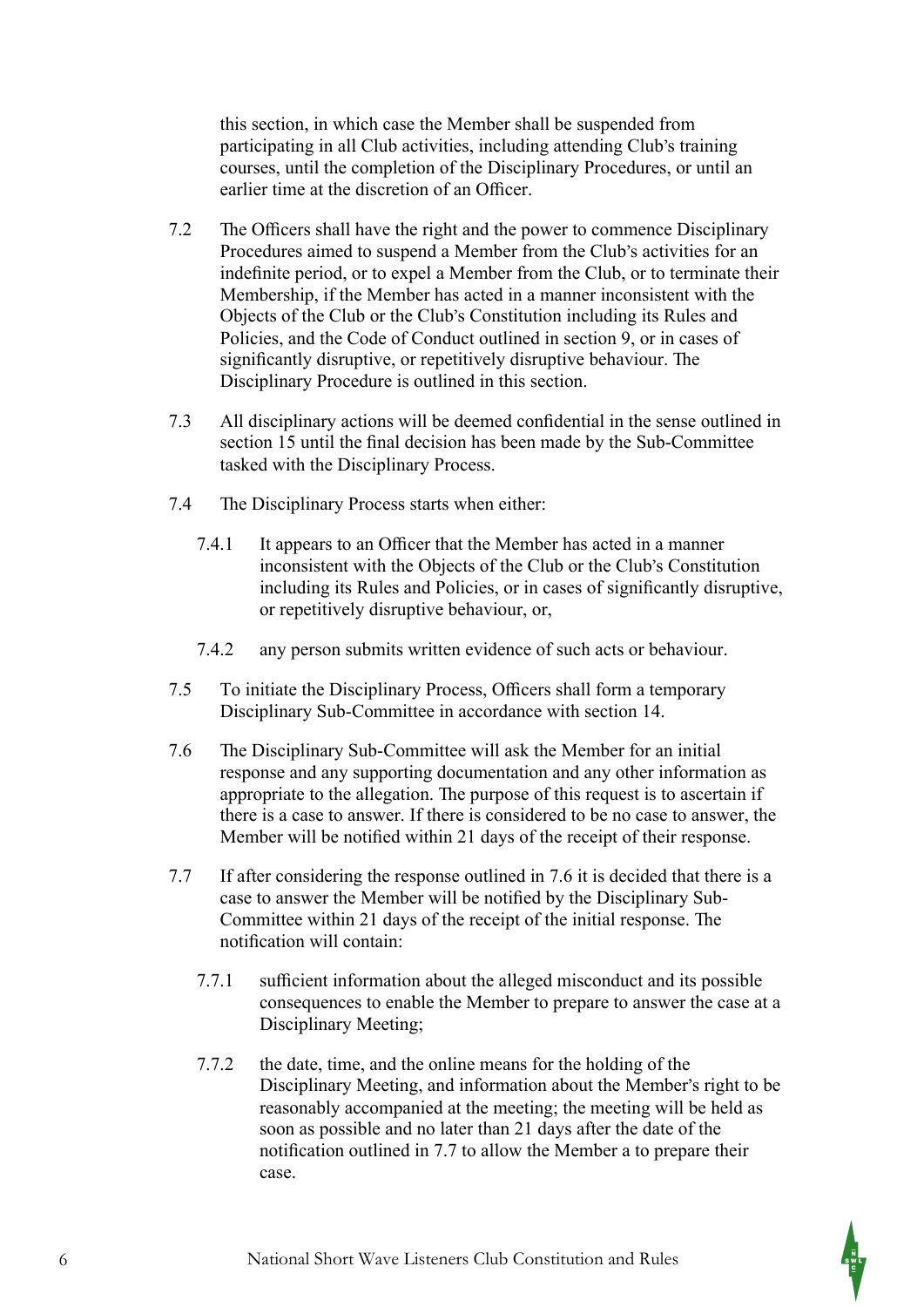- 7.8 The Disciplinary Meeting will be attended by three Disciplinary Sub-Committee Members or such other persons that the Officers deem appropriate, at least one of whom have not taken part in the consideration of the Member's response outlined in 7.6.
- 7.9 The Disciplinary Sub-Committee must advise the Member of its decision in writing within 14 days of the Disciplinary Meeting.
- $7.10$  The Member shall not have the right of appeal to the decision of the Disciplinary Sub-Committee, nor any further rights to their Membership unless otherwise granted by the Irish Law.

# 8 Notices and Communication with Members

- 8.1 The Officers will send Club's notices to the Members by means of personal or group standard Internet email to the address provided by the Member in accordance with the requirement outlined in 6.9 by using the Officer's personal email or by using the Club's online communication service providers.
- 8.2 Further to the data protection rights outlined in section 20 each Member grants the Club and its Officers the permission to have all Club communication sent to them by email in accordance with 8.1.
- 8.3 Further to the data protection rights outlined in section 20, each Member must agree to and accept the Terms and Conditions of the online communication service providers that the Club uses to deliver their services to the Member, including but not limited to the Terms and Conditions of the Club's group email service providers and the Club's videoconferencing service providers as listed on the Membership Application Form, see section 6.8 and footnote 1 on page 4. For the avoidance of doubt, the Club shall not admit to the Membership anyone who is unable or unwilling to accept those Terms and Conditions, because being an online Club such non-acceptance would make it impossible to deliver the services outlined in the Objects of the Club in section 2.
- 8.4 An Officer may decide to replace one or all the Club's communication service providers outlined in section 6.8 with different ones. To continue providing Member services the Officer may require each Member to accept the Terms and Conditions of that new provider or amended Terms and Conditions of an existing provider. If a Member does not accept any such new or amended Terms and Conditions they will be deemed to have cancelled their Membership of the Club.
- 8.5 If a Member exercises a data protection right to stop receiving email from the Club, or unsubscribes from Club's group email service, or from the Club's email distribution list, or blocks or fails to accept Club's emails by other means, including but not limited to bouncing Club's emails, or if the Member requests that their data is removed or amended in a manner that

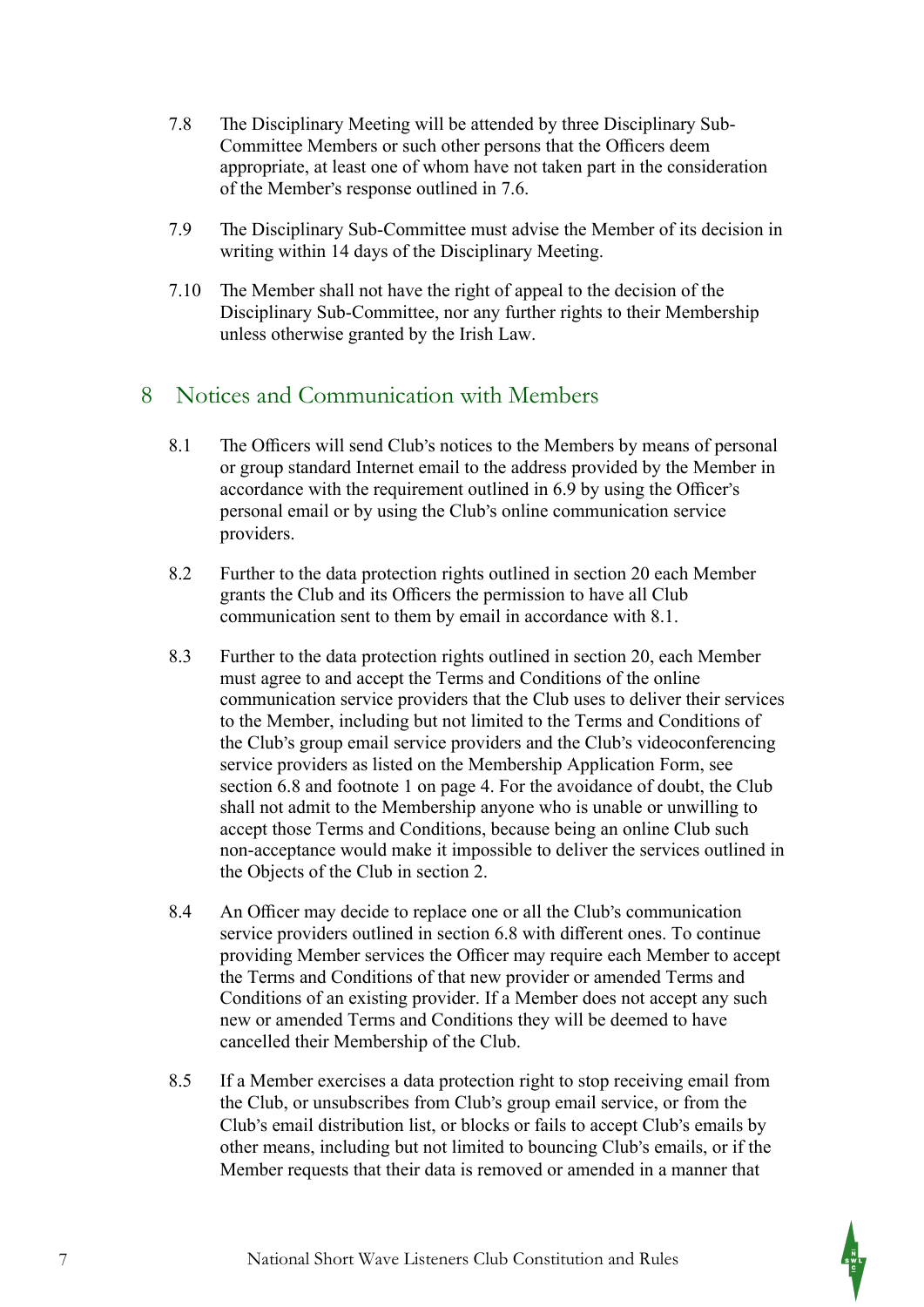makes it impossible to receive email from the Officers, the Membership of the Member shall be deemed to have been cancelled by the Member.

8.6 A Membership that has been cancelled for reasons outlined in sections 8.3– 8.5 shall not be reinstated, however, the Member may apply for a new Membership in accordance with section 6.

#### 9 Members' Conduct

- 9.1 Members shall aim to comply with the IARU Code of Conduct.
- 9.2 Members shall refrain from disruptive or vexatious behaviour during all meetings and Club activities.
- 9.3 Matters of a sectarian, religious, or political nature shall be excluded from all discussions at Club meetings and from all Member communications sent using Club's facilities and services. Members shall not display prominent images or other media of such nature during Club meetings and activities nor include or attach such media to their communications.
- 9.4 Members availing of Club's online communication services, including but not limited to videoconferencing, group and individual email, instant messaging, and social media shall maintain a civil and a friendly conduct in all their messages and communications, including any replies and comments on other's messages.
- 9.5 Members' communications shall identify the Member's real first and last name, or their real first name and their valid licence call sign or their valid IRTS short wave listener number.
- 9.6 Members shall not share meeting links or other digital credentials that grant them access to the Club's online communication services with anyone else.
- 9.7 Members agree to be bound by the moderation decisions made by an Officer or by Club's appointed communication service moderators regarding any of the Members' online communications or the Members' ability to access the Club's online communication services. These moderation decisions shall be final. Members agree to waive any rights to dispute moderation decisions except as outlined in section 9 in case such a decision leads to a Disciplinary Procedure.
- 9.8 Members agree to be bound by the decisions of any Member who may be in charge of the Club's online meeting including decisions that may affect their ability to participate in that meeting, as further detailed in section 7.1.
- 9.9 Members' communications sent using the Club's online communication services shall:
	- 9.9.1 be friendly and courteous to everyone,

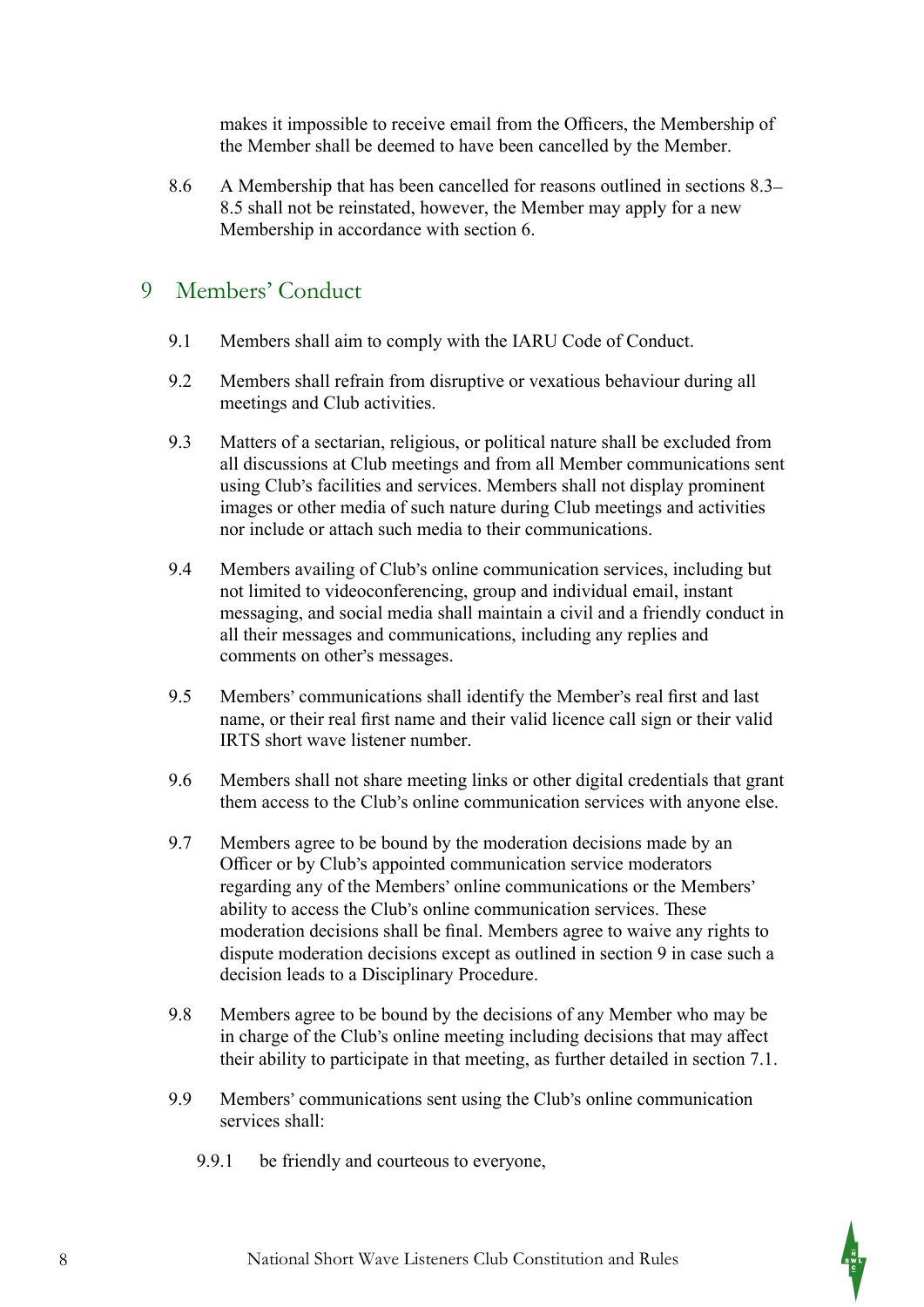- 9.9.2 not appear to impersonate anyone else,
- 9.9.3 not be anonymous,
- 9.9.4 not appear to aim to insult, belittle, patronise, disrupt, provoke, attack, impersonate, or offend others,
- 9.9.5 not contain bad language or swear words or be otherwise objectionable, or include language that might offend others, or include content that is racist, sexist, sexually explicit, or abusive,
- 9.9.6 not contain off-topic content or spam, which is also sometimes characterised by repeated postings of content of a broad nature not directly related to the Objects of the Club as outlined in section 2,
- 9.9.7 not contain statements that can be thought to break the law or condone or encourage unlawful activity, including but not limited to a breach of copyright, defamation and contempt of court,
- 9.9.8 not describe or encourage activities which could endanger the safety or well-being of others,
- 9.9.9 not appear to aim to defame or otherwise impair the reputation of the Club.
- 9.10 Members shall familiarise themselves and agree to be bound by the current IRTS Child Protection Policy available from the swl.ie and irts.ie web pages.
- 9.11 Members shall familiarise themselves and agree to be bound by the current IRTS Anti-Bullying Policy available from the swl.ie and irts.ie web pages.

#### 10 Officers and Elections

- 10.1 A Member of the Club may be elected or be co-opted to the role of an Officer in accordance with the rules outlined in this section.
- 10.2 To be eligible for Election to the office of the Chairperson, the Secretary, or the Treasurer the person must have been a Member of the Club for a period of at least 11 consecutive months at any time.
- 10.3 Elections will be carried by means of a simple majority vote by following the voting procedure outlined in 10.4.
- 10.4 Voting shall be carried out by means of a show of hands during an on-line General Meeting attended by the current Members who are in good standing and in observance of the following rules:
	- 10.4.1 all Members intending to vote shall ensure and verify at their own cost that their online videoconferencing software, hardware, and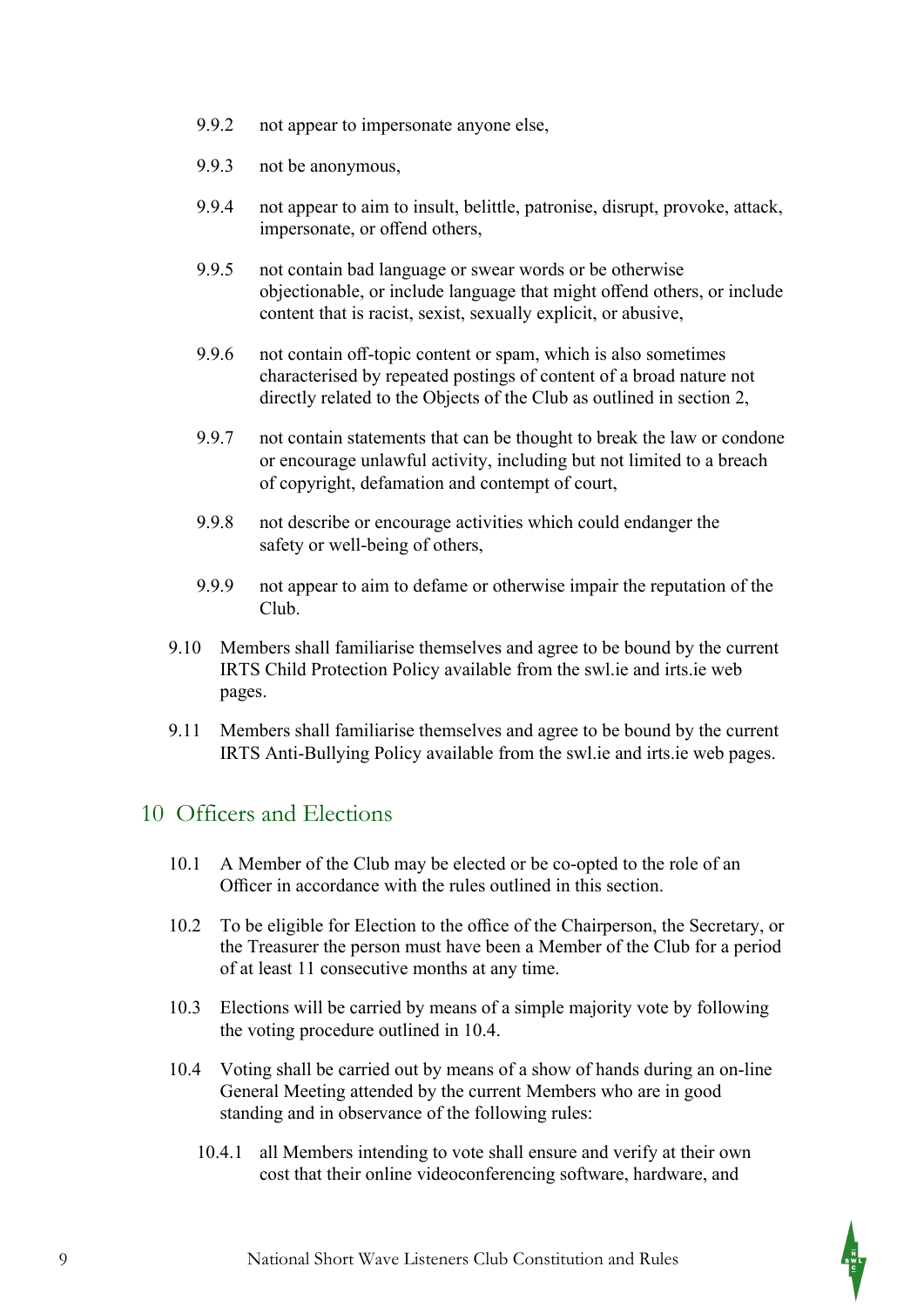connectivity is functioning well without requiring the Club to provide any technical support;

- 10.4.2 two scrutinisers shall be selected by any common sense means, randomly or otherwise, from those in attendance at the Meeting, one of whom must be a current Officer and the other should not be an Officer if possible;
- 10.4.3 all those wishing to vote shall ensure that their video and audio is live so that the two scrutinisers can each independently confirm that they see live video and audio from all those intending to vote;
- 10.4.4 those not intending to vote shall turn off their audio and video for the duration of the vote and if the video or audio of a Member is turned off or does not seem to be live or is not visibly live to either of the two scrutinisers it shall be taken to mean that the Member is not intending to vote subject to the provisions of a short technical recess outlined in 10.4.5.
- 10.4.5 if there are any who wish to vote but whose video and audio or videoconferencing software is malfunctioning a short technical recess lasting no more than 5 minutes shall take place, and if following the recess, the audio and video of any who are wishing to vote is still not functioning to the satisfaction of both scrutinisers those persons shall be deemed ineligible to vote;
- 10.4.6 the scrutinisers shall take sufficient temporary screenshots or make other visual recordings of those intending and remaining eligible to vote;
- 10.4.7 a vote by means of a show of hands will take place so that the hands are held up for as long as necessary for the scrutinisers to take further temporary screenshots or recordings;
- 10.4.8 the scrutinisers shall confirm that they are in possession of the screenshots or recordings;
- 10.4.9 the scrutinisers shall commence the count of the raised hands using the temporary recordings in their possession;
- 10.4.10 the scrutinisers shall compare their counts with each other to ensure that both the counts of those deemed eligible to vote and the count of the raised hands match the count made by the other scrutiniser;
- 10.4.11 if the counts match, the result of the vote shall be announced and if the counts do not match, the vote shall be deemed null and void and a new vote on the same matter shall take place in accordance with these rules and regardless of the outcome or the validity of the vote the temporary recordings and screenshots taken by the scrutinisers shall be destroyed immediately or no later than before the end of the Meeting;

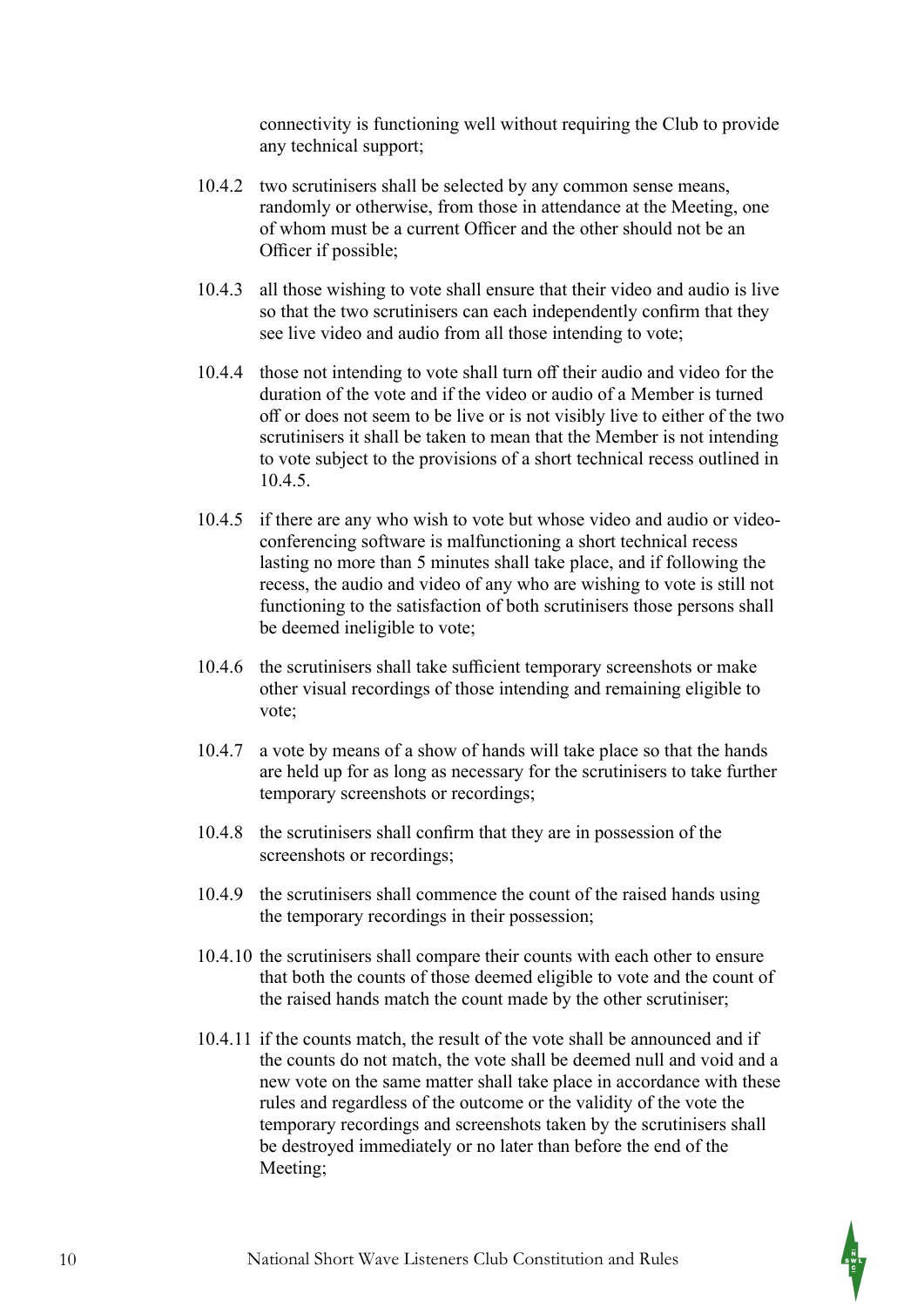- 10.4.12 this process shall be repeated as necessary to elect a person to each single-person office, then once more to elect any number of Tutors in a single vote, then as many times as necessary to vote on any motions duly proposed and seconded at the Meeting.
- 10.5 The Officers of the Club shall include:
	- 10.5.1 one Chairperson,
	- 10.5.2 one Secretary,
	- 10.5.3 one Treasurer,
	- 10.5.4 any number of Tutors.
- 10.6 The Chairperson shall be responsible for the day-to-day operation of the Club with the agreed assistance of the other Officers.
- 10.7 The Tutors shall be responsible for the preparation and the delivery of training courses.
- 10.8 One person can assume multiple roles and offices, however, except for the office of a Tutor, the Club shall aim to distribute the remaining offices between different individuals, if possible.
- 10.9 If a vacancy should occur from among those referred to in 10.5 the Officers shall have the power to co-opt a Member for the remainder of the Term.
- 10.10 Any Officer who ceases to fulfil their duties without providing an explanation, or who ceases to respond to requests for communication by another Officer shall after one month since having been contacted about this matter be deemed to have vacated their office, and the remaining Officers shall have the power to fill the vacancy in accordance with 10.9.
- 10.11 Upon retirement from any office or appointment or on resignation from the Club, the Officer concerned shall hand over to their successor, or to the Chairperson, all funds, books of account, minute books, usernames, passwords, and other digital assets and access details related to Club's online communication services, software licences, email accounts, trophies, or other Club assets in their possession or under their care.

# 11 Terms of Office

- 11.1 The Officers shall be Elected at a General Meeting for a term lasting until the date of the subsequent General Meeting, in observance of the Election procedure outlined in section 10.
- 11.2 In observance of 10.1 and in consideration of the lack of a limit on the number of Tutors outlined in 10.5.4, the office of a Tutor shall be normally filled by means of co-opting a suitably qualified Member. For the

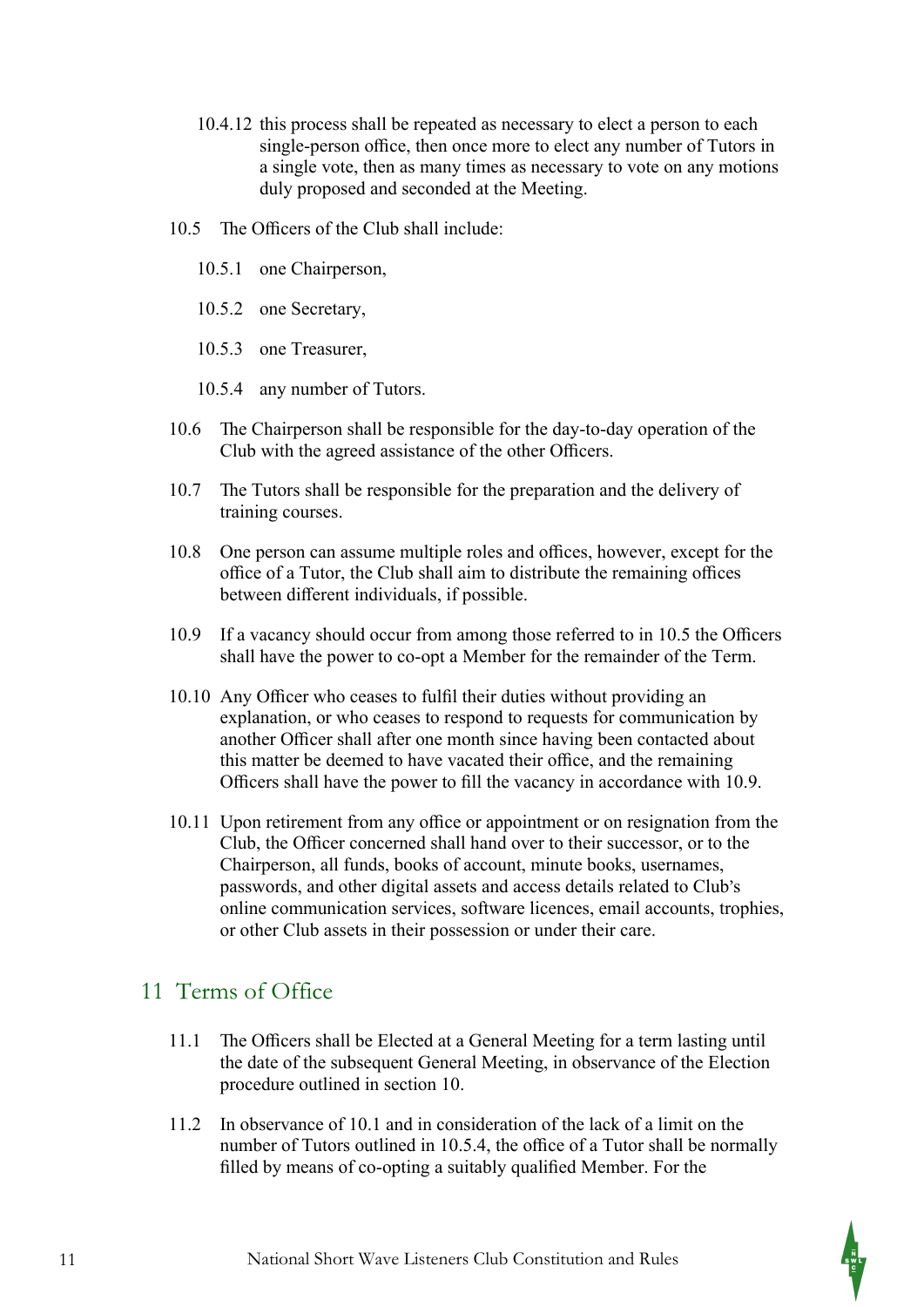avoidance of doubt, the office of a Tutor can also be filled by means of an Election.

- 11.3 No person may hold the office of the Chairperson, the Secretary, or the Treasurer for a count of more than three consecutive terms and the Club will aim for a more frequent replacement of those Officers if possible. For the avoidance of doubt, a person who has held that office for the period of three consecutive terms can be elected to a different office and the count of terms for that new office shall be reset to zero.
- 11.4 If a person has consecutively held without a break the office of the Chairperson, the Secretary, and the Treasurer for the maximum number of terms outlined in section 11.3 that person will be ineligible to be elected to those offices until such a future date when at least one term has passed during which this person has not held any of those offices.

# 12 General Meeting

- 12.1 An online General Meeting shall take place no later than two years following the preceding General Meeting.
- 12.2 The General Meeting shall use the same videoconference platform that the Club regularly uses for its other meetings and therefore with which the Members may be assumed to be already familiar.
- 12.3 The date of the upcoming General Meeting shall be announced by communication means outlined in section 8 at least 40 days in advance.
- 12.4 Unless another date has been selected in accordance with 12.1 the General Meeting shall be held in January.
- 12.5 The General Meeting shall have the following agenda:
	- 12.5.1 Officers' reports,
	- 12.5.2 Elections of Officers,
	- 12.5.3 Other business.

# 13 Special Meetings

- 13.1 An online Special Meeting shall be convened by the Secretary when required by an Officer providing that the Officer states to the Secretary the purpose for which the meeting is required.
- 13.2 An online Special Meeting shall be convened by the Secretary not more than 8 weeks after the receipt by the Secretary of a requisition, stating the purpose for which the meeting is required, and signed by at least 20 current Members, and delivered by email to the Secretary's address or by email to info@swl.ie.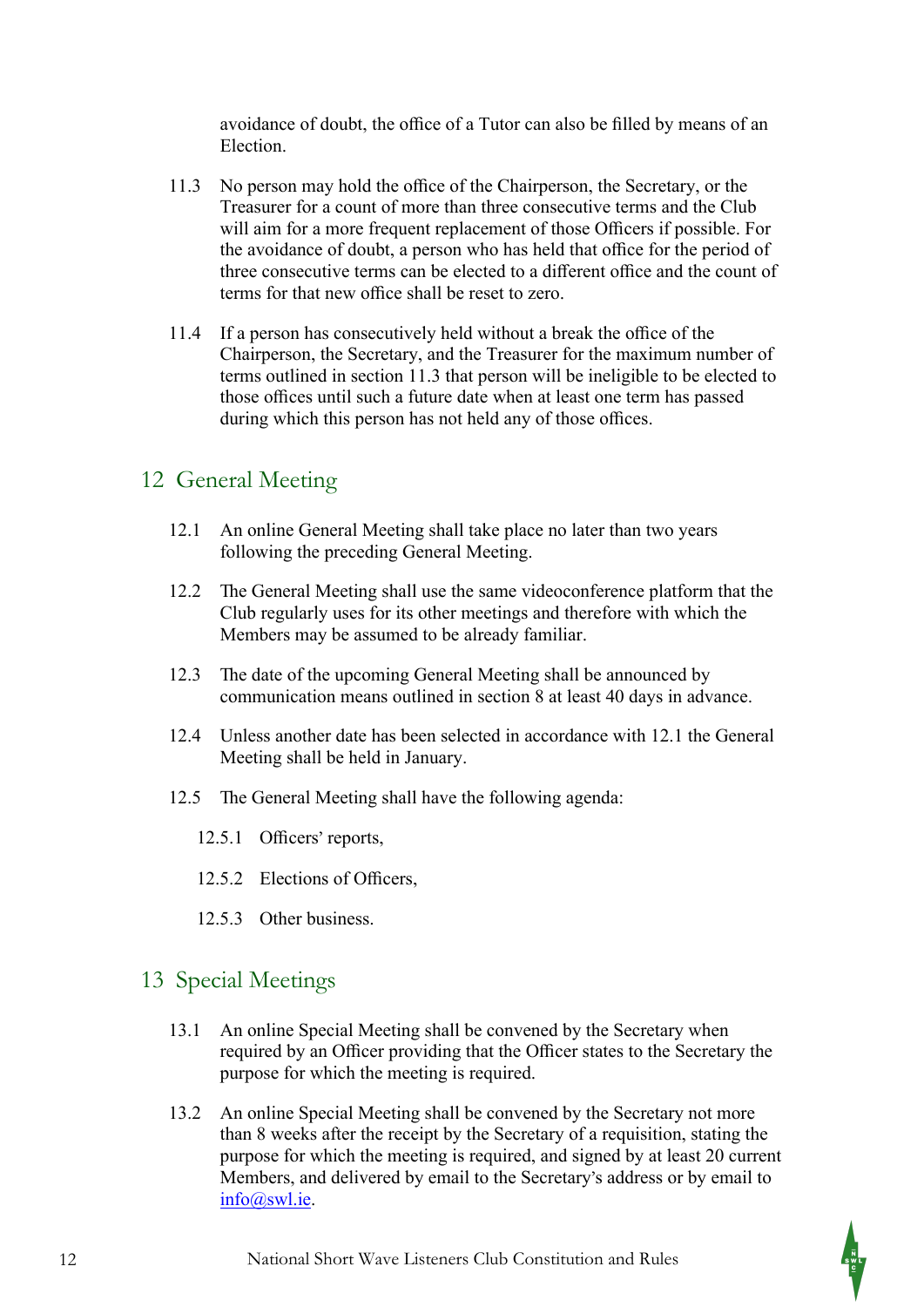- 13.3 The Special Meeting shall use the same videoconference platform that the Club regularly uses for its other meetings and therefore with which the Members may be assumed to be already familiar.
- 13.4 The agenda of a Special Meeting shall be limited only to the purpose specified in the meeting requisition outlined in 13.1 or 13.2.
- 13.5 If a vote needs to take place during the Special Meeting it will follow the same rules as those that apply to a General Meeting, further outlined in section 10.

#### 14 Sub-Committees

- 14.1 Specific tasks or projects may be delegated by an Officer to a Sub-Committee appointed by the Officers from the Club's entire Membership.
- 14.2 Except for the Sub-Committee outlined in 14.3, all ultimate decisions and actions of a Sub-Committee must be summarised in a Sub-Committee report that must be presented to all the Officers in case there are any Officers who are not members of the Sub-Committee. The report can be made available to a Member upon a justified request subject to Confidentiality provisions outlined in 15.5.
- 14.3 A permanent Curriculum Sub-Committee that includes all Officers shall exist to manage and oversee the delivery of online training. This Sub-Committee shall be chaired by the Chairperson, or by a deputy selected by the Chairperson. The decisions of this Sub-Committee shall be limited to the matters related to the course contents and the teaching process and logistics. To facilitate efficient decision-making this Sub-Committee will not be required to provide reports outlined in 14.2. For the avoidance of doubt, this Sub-Committee shall not make any Disciplinary decisions outlined in section 7.

# 15 Confidential Matters

- 15.1 If and only if absolutely necessary the Club shall maintain confidentiality regarding some matters which will be designated as Confidential Matters.
- 15.2 Confidential Matters may include but are not limited to: commercially competitive documents such as tenders, data protected in contractually binding confidentiality clauses, Membership records, names of individuals involved in complaints or Disciplinary Proceedings outlined in section 9, natures of unproven allegations of wrongdoings, and any information which if it were released to the public it would have a high probability of exposing the Club to unfavourable legal proceedings or that would impede the ability of the Club to defend its Members in a court of law.
- 15.3 No matters will be considered Confidential unless explicitly designated as such by an Officer.

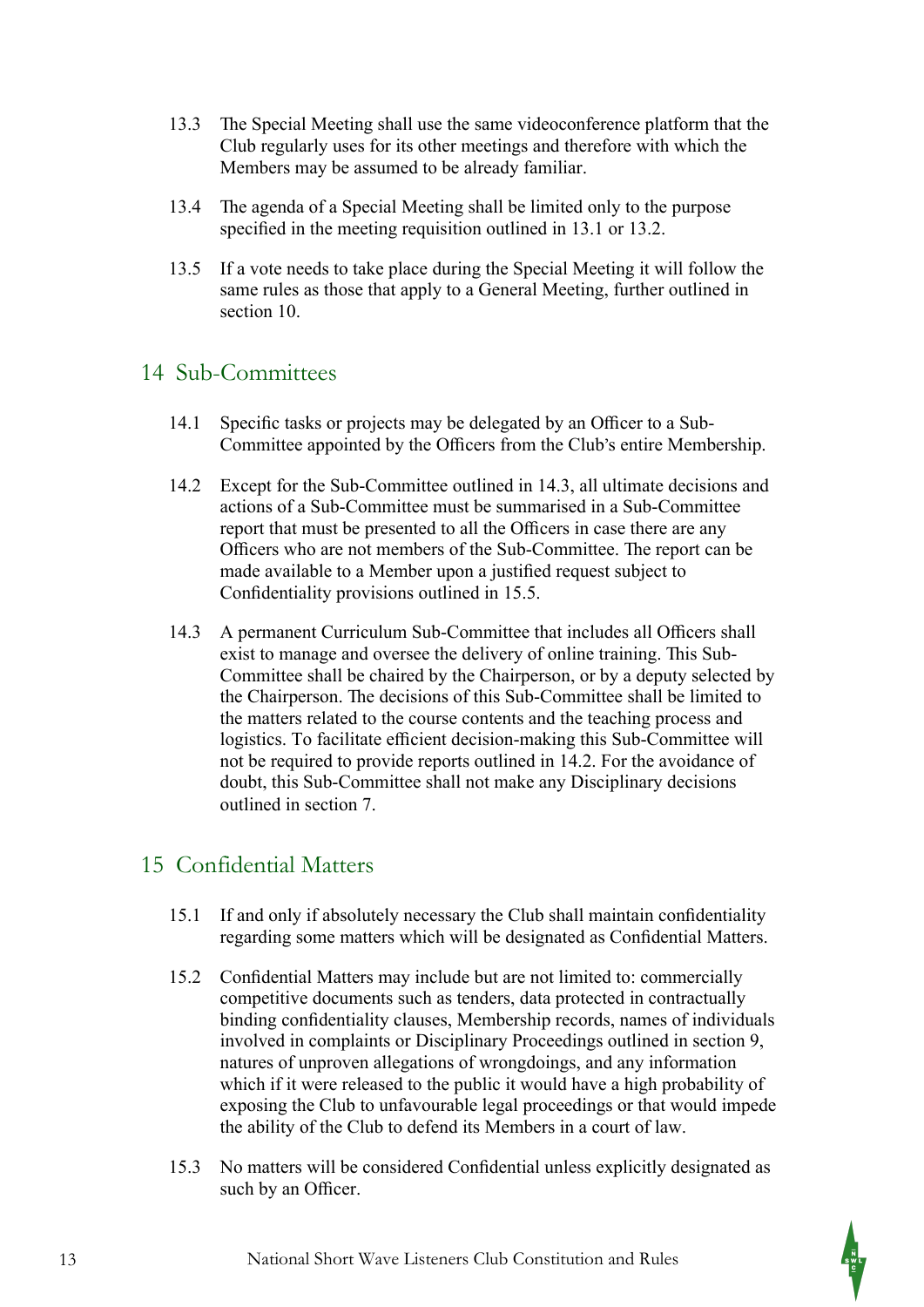- 15.4 An Officer dealing with a Confidential Matter shall provide a regular report to the other Officers.
- 15.5 If necessary, a report related to a Confidential Matter may be issued to other Members upon a justified request and upon being appropriately redacted to maintain a good balance between confidentiality and transparency.
- 15.6 The Club, its Officers, and its Members shall aim for transparency in all their actions and shall avoid conducting any of the Club's affairs in secrecy from other current Members if possible.

#### 16 Insurance

- 16.1 If and when the IRTS offers a public liability insurance to its affiliated clubs, the Club shall avail of that offer.
- 16.2 At the discretion of the Officers the Club may also avail of or purchase any other insurance that would be deemed in the Club's interest.

# 17 Legal Actions

17.1 The Club shall sue in the name of the Secretary, or such other Officer as may be determined by the Officers.

#### 18 Alteration of Constitution and Rules

18.1 The Constitution and the Rules may only be amended at a General Meeting or at a Special Meeting that has been properly convened by the Secretary for that purpose.

#### 19 Winding up

19.1 In case the Club can no longer function for any reasons, including but not limited to the lack or an absence of Officers for a period exceeding one year, the assets of the club shall be passed to the IRTS who, at their discretion, may accept them. In case the IRTS would reject the Club's assets, or if such a transfer were otherwise impossible, the assets of the Club will pass to the state of the Republic of Ireland.

#### 20 Data Protection

20.1 Each Member's data belongs to that Member. The Club will not share it with anyone without the Member's request except when it is necessary to do that to provide the Member with Club's services, or to deliver the Club's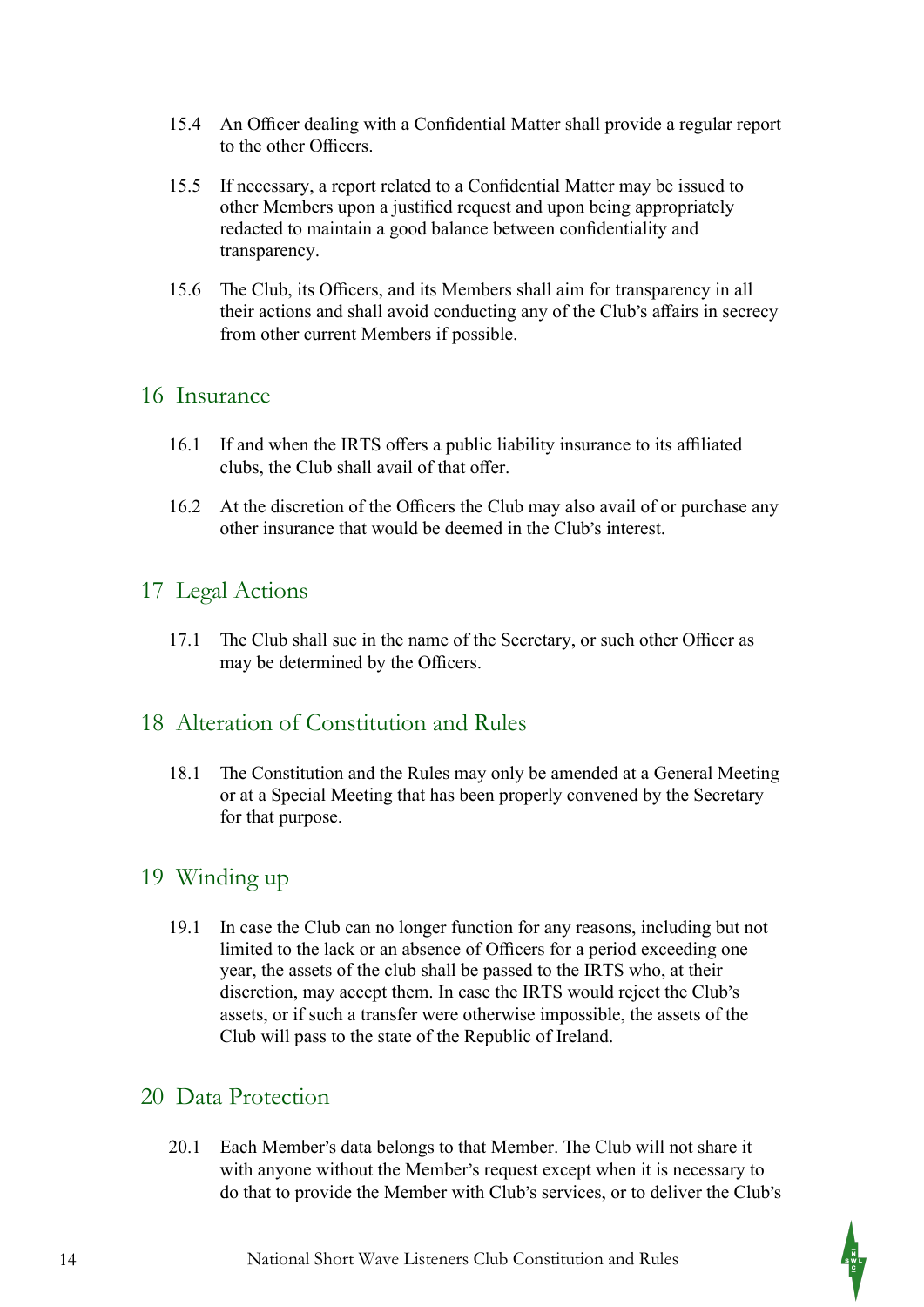functions and Objects, including the provision of Club's online communication services using the Member's email address referred to in 6.9, or to validate the status of a Member's membership of the IRTS to establish the eligibility for a free Club membership in accordance with 6.12 and as detailed in 20.2.

- 20.2 To validate a Member's membership status of the IRTS the Member agrees that their data consisting of their name, call sign or short wave listener (SWL) number, and their email address, will be shared with the IRTS Membership Records Officer. The Member hereby grants the Club the right to request the IRTS to disclose to the Club on the Member's behalf the status of the Member's IRTS membership and to confirm their email address. The Member explicitly grants to the Club the permission for the IRTS to disclose to the Club the following information: if the Member is a current IRTS member in good standing, if the call sign or SWL number provided on the Club Membership Application Form match the IRTS record, and if the Member's email address held on the IRTS record matches the email address provided on the Club's Membership Application Form. For the avoidance of doubt, no other information will be requested or shared between the IRTS and the Club.
- 20.3 Members' data will only be shared with other parties if and only when the Irish Law requires the Club to do so.
- 20.4 As outlined in 8, a Member's data will be used to send to them the Club's notices, training updates, course and exam information, and other information relevant to the Club's activities, including notices about other online events, in-person events, or radio events on the air, and the Member explicitly grants the Club the permission to have any Club email sent to the address they have provided to the Club in accordance with 6.9 and, if applicable, 6.10.
- 20.5 Members agree to be bound by the Data Protection and Privacy Terms of the online communications service providers currently used by the Club including any contractual clauses related to the Member's data protection rights.
- 20.6 Members agree that the Members' data will be stored both in Ireland and in other countries in which data is stored and processed by the Club's communication service providers, including the United States of America and possibly other countries located outside of the European Union, as outlined in the online communication service providers' policies. For the avoidance of doubt, the Club shall limit and aim to cease the use of any online communication services that primarily store or process Member's data outside of Ireland, European Union, or the United States of America.
- 20.7 Member's data that has been shared with the Club's communication service provider may need to be managed by the Member in accordance with the provider's Terms and Conditions, unless it is being managed by an Officer acting upon the Member's authorisation. For the avoidance of doubt, the standard practice of the communication service providers will limit or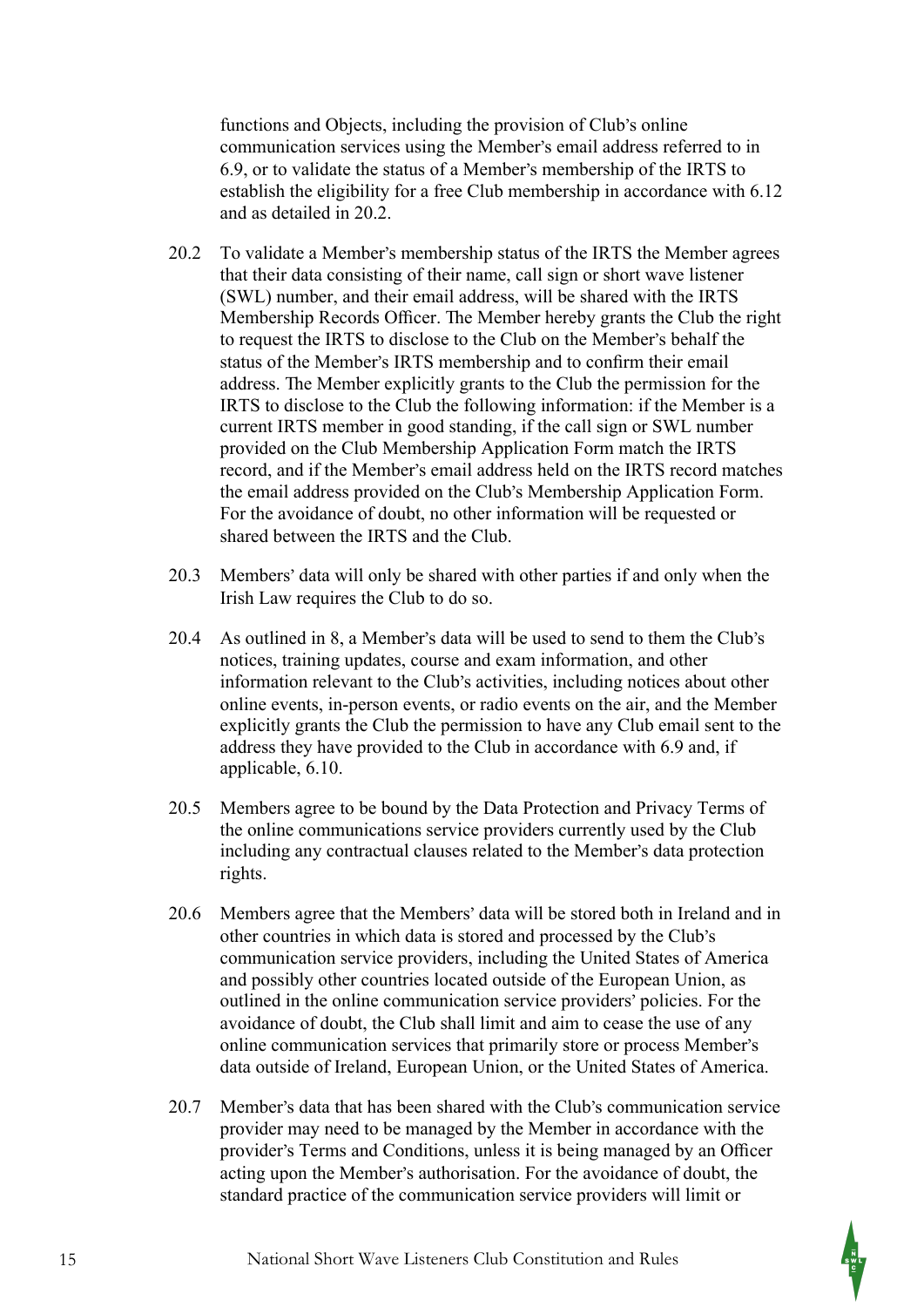disallow the Club's Officers to amend or to delete the Member's data from their service. Each Member agrees that the Club is released from their data protection obligations with regards to the data that has been shared in this way and that cannot be directly deleted or amended by an Officer.

- 20.8 Members' data will remain on Club records while the Membership is current.
- 20.9 Member's data will be deleted from the Club's records within one year after a Membership has been terminated or ended due to not being renewed, except for the data that must be kept on Club's record indefinitely to comply with the rules of this Constitution, including rules regarding eligibility to stand for an office as outlined in section 10, and rules related to minutes and meetings referred to in sections 3.4, 12, 13, 14, and any data that must be retained for any period required to comply with the law and to prevent fraud. For the avoidance of doubt, the data that will be retained on record after a Membership has ended will be limited to:
	- 20.9.1 The information provided on the latest Membership Application Form provided by the Member: for a period of up to seven years from the date showing on the Application Form, except for the Member's Name, Call sign (if any), and the Date of the first and the last Application to the Membership, which will be retained indefinitely.
	- 20.9.2 Except for the date of the Member's first Membership Application Form, as outlined in 20.9.1, the information provided on any previous Membership Application Forms will be deleted upon receiving and approving a newer Membership Application Form.
	- 20.9.3 Payment information related to the Membership fees: for a period of up to ten years from the date of the payment to comply with financial regulations.
	- 20.9.4 Communication, including emails, instant messages, letters, and contemporaneous notes of voice communications with the Officers: for a period of up to seven years from the date of the communication, except for private messages and personal communications with the Officers not acting in their office.
	- 20.9.5 Any data that has been recorded permanently in meeting minutes, meeting records, or meeting notes.
- 20.10 What Are Club Members' Data Protection Rights?
	- 20.10.1 The Club would like to make sure Members are fully aware of all their data protection rights. Every Member is entitled to the following:
		- 20.10.1.1 The right to access: Members have the right to request copies of their personal data from the Club.
		- $20.10.1.2$  The right to rectification: Members have the right to request that the Club correct any information Members believe is inaccurate.